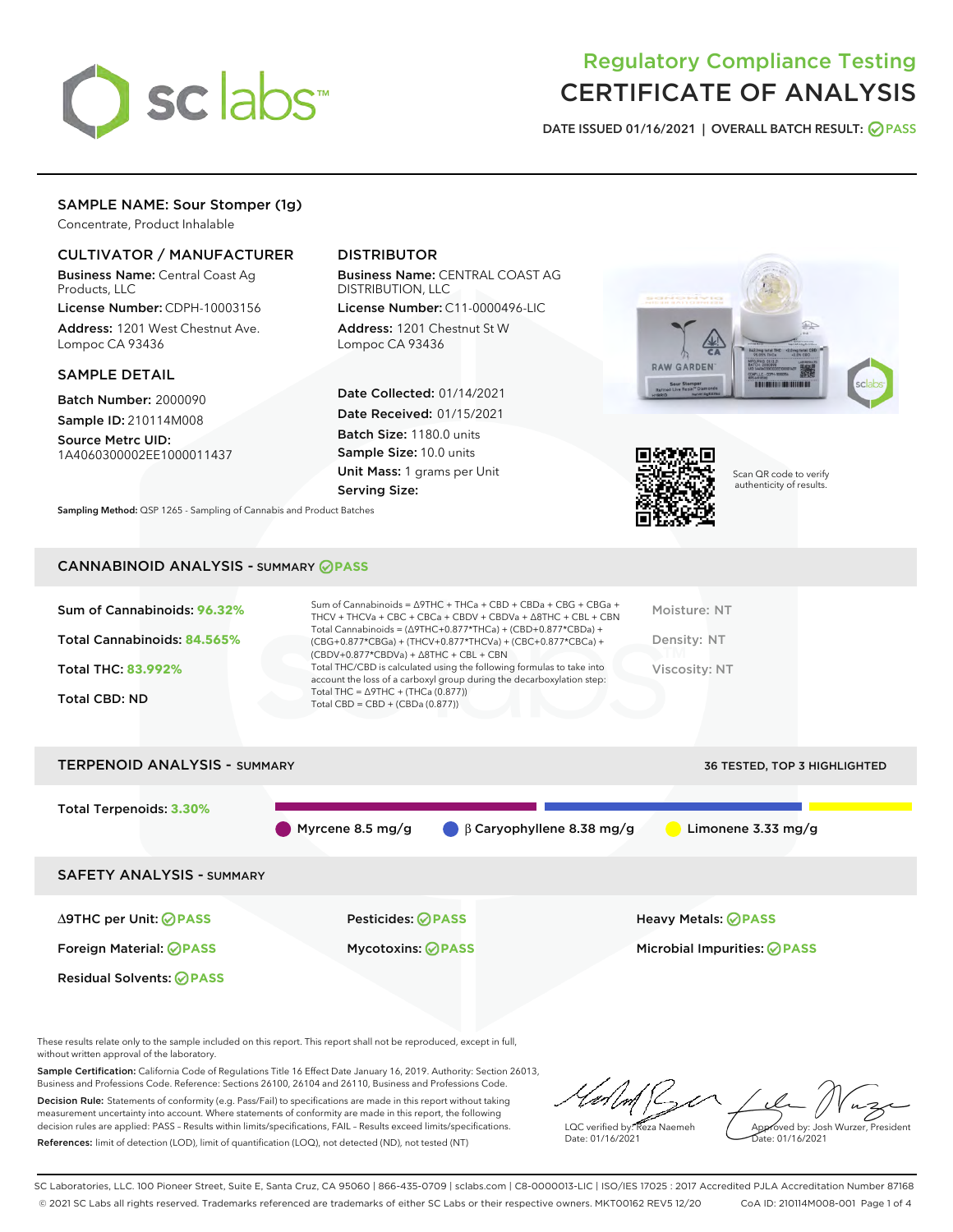



SOUR STOMPER (1G) | DATE ISSUED 01/16/2021 | OVERALL BATCH RESULT: @ PASS

## CANNABINOID TEST RESULTS - 01/16/2021 2 PASS

Tested by high-performance liquid chromatography with diode-array detection (HPLC-DAD). **Method:** QSP 1157 - Analysis of Cannabinoids by HPLC-DAD

| <b>TOTAL CANNABINOIDS: 84.565%</b>             |
|------------------------------------------------|
| Total Cannabinoids (Total THC) + (Total CBD) + |
| (Total CBG) + (Total THCV) + (Total CBC) +     |
| (Total CBDV) + Δ8THC + CBL + CBN               |

TOTAL THC: **83.992%** Total THC (∆9THC+0.877\*THCa)

TOTAL CBD: ND

Total CBD (CBD+0.877\*CBDa)

TOTAL CBG: 0.09% Total CBG (CBG+0.877\*CBGa) TOTAL THCV: 0.306% Total THCV (THCV+0.877\*THCVa)

TOTAL CBC: 0.177% Total CBC (CBC+0.877\*CBCa)

TOTAL CBDV: ND Total CBDV (CBDV+0.877\*CBDVa)

| <b>COMPOUND</b>            | LOD/LOQ<br>(mg/g) | <b>MEASUREMENT</b><br><b>UNCERTAINTY</b><br>(mg/g) | <b>RESULT</b><br>(mg/g) | <b>RESULT</b><br>(%) |
|----------------------------|-------------------|----------------------------------------------------|-------------------------|----------------------|
| <b>THCa</b>                | 0.05/0.14         | ±24.398                                            | 949.32                  | 94.932               |
| <b>A9THC</b>               | 0.06 / 0.26       | ±0.254                                             | 7.37                    | 0.737                |
| <b>THCVa</b>               | 0.07 / 0.20       | ±0.166                                             | 3.49                    | 0.349                |
| <b>CBCa</b>                | 0.07/0.28         | ±0.099                                             | 2.02                    | 0.202                |
| <b>CBGa</b>                | 0.1/0.2           | ±0.05                                              | 1.0                     | 0.10                 |
| $\triangle$ 8THC           | 0.1/0.4           | N/A                                                | <b>ND</b>               | <b>ND</b>            |
| <b>THCV</b>                | 0.1 / 0.2         | N/A                                                | <b>ND</b>               | <b>ND</b>            |
| <b>CBD</b>                 | 0.07/0.29         | N/A                                                | <b>ND</b>               | <b>ND</b>            |
| <b>CBDa</b>                | 0.02/0.19         | N/A                                                | <b>ND</b>               | <b>ND</b>            |
| <b>CBDV</b>                | 0.04 / 0.15       | N/A                                                | <b>ND</b>               | <b>ND</b>            |
| <b>CBDVa</b>               | 0.03/0.53         | N/A                                                | <b>ND</b>               | <b>ND</b>            |
| <b>CBG</b>                 | 0.06/0.19         | N/A                                                | <b>ND</b>               | <b>ND</b>            |
| <b>CBL</b>                 | 0.06 / 0.24       | N/A                                                | <b>ND</b>               | <b>ND</b>            |
| <b>CBN</b>                 | 0.1/0.3           | N/A                                                | <b>ND</b>               | <b>ND</b>            |
| <b>CBC</b>                 | 0.2 / 0.5         | N/A                                                | <b>ND</b>               | <b>ND</b>            |
| <b>SUM OF CANNABINOIDS</b> |                   |                                                    | 963.20 mg/g             | 96.32%               |

#### **UNIT MASS: 1 grams per Unit**

| ∆9THC per Unit                                                                            | 1120 per-package limit | 7.37 mg/unit<br><b>PASS</b> |  |  |  |
|-------------------------------------------------------------------------------------------|------------------------|-----------------------------|--|--|--|
| <b>Total THC per Unit</b>                                                                 |                        | 839.92 mg/unit              |  |  |  |
| <b>CBD per Unit</b>                                                                       |                        | <b>ND</b>                   |  |  |  |
| <b>Total CBD per Unit</b>                                                                 |                        | <b>ND</b>                   |  |  |  |
| Sum of Cannabinoids<br>per Unit                                                           |                        | 963.20 mg/unit              |  |  |  |
| <b>Total Cannabinoids</b><br>per Unit                                                     |                        | 845.65 mg/unit              |  |  |  |
| <b>MOISTURE TEST RESULT</b><br><b>VISCOSITY TEST RESULT</b><br><b>DENSITY TEST RESULT</b> |                        |                             |  |  |  |

Not Tested

Not Tested

Not Tested

## TERPENOID TEST RESULTS - 01/16/2021

Terpene analysis utilizing gas chromatography-flame ionization detection (GC-FID). Terpenes are the aromatic compounds that endow cannabis with their unique scent and effect. Following are the primary terpenes detected. **Method:** QSP 1192 - Analysis of Terpenoids by GC-FID

| <b>COMPOUND</b>         | LOD/LOQ<br>(mg/g) | <b>MEASUREMENT</b><br><b>UNCERTAINTY</b><br>(mg/g) | <b>RESULT</b><br>(mg/g)                         | <b>RESULT</b><br>(%) |
|-------------------------|-------------------|----------------------------------------------------|-------------------------------------------------|----------------------|
| <b>Myrcene</b>          | 0.1 / 0.2         | ±0.69                                              | 8.5                                             | 0.85                 |
| $\beta$ Caryophyllene   | 0.04 / 0.11       | ±0.397                                             | 8.38                                            | 0.838                |
| Limonene                | 0.04 / 0.12       | ±0.122                                             | 3.33                                            | 0.333                |
| Terpinolene             | 0.04 / 0.1        | ±0.21                                              | 3.1                                             | 0.31                 |
| Linalool                | 0.04 / 0.1        | ±0.15                                              | 2.9                                             | 0.29                 |
| $\alpha$ Humulene       | 0.03 / 0.08       | ±0.066                                             | 2.05                                            | 0.205                |
| Fenchol                 | 0.1 / 0.2         | ±0.06                                              | 1.1                                             | 0.11                 |
| Ocimene                 | 0.05 / 0.1        | ±0.12                                              | 1.0                                             | 0.10                 |
| $\beta$ Pinene          | 0.1 / 0.2         | ±0.06                                              | 0.8                                             | 0.08                 |
| <b>Terpineol</b>        | 0.03 / 0.1        | ±0.09                                              | 0.8                                             | 0.08                 |
| $\alpha$ Pinene         | 0.04 / 0.13       | ±0.041                                             | 0.62                                            | 0.062                |
| Valencene               | 0.02 / 0.06       | ±0.008                                             | 0.42                                            | 0.042                |
| 3 Carene                | 0.1 / 0.2         | N/A                                                | $<$ LOQ                                         | <loq< td=""></loq<>  |
| <b>Borneol</b>          | 0.1 / 0.3         | N/A                                                | 100                                             | <loq< td=""></loq<>  |
| Geraniol                | 0.04 / 0.11       | N/A                                                | <loq< td=""><td><loq< td=""></loq<></td></loq<> | <loq< td=""></loq<>  |
| <b>Geranyl Acetate</b>  | 0.03 / 0.10       | N/A                                                | $<$ LOQ                                         | $<$ LOQ              |
| Nerolidol               | 0.03 / 0.09       | N/A                                                | <loq< td=""><td><loq< td=""></loq<></td></loq<> | <loq< td=""></loq<>  |
| Guaiol                  | 0.04 / 0.13       | N/A                                                | <loq< td=""><td><loq< td=""></loq<></td></loq<> | <loq< td=""></loq<>  |
| $\alpha$ Bisabolol      | 0.1 / 0.2         | N/A                                                | $<$ LOQ                                         | <loq< td=""></loq<>  |
| Camphene                | 0.1 / 0.2         | N/A                                                | <b>ND</b>                                       | <b>ND</b>            |
| Sabinene                | 0.1 / 0.2         | N/A                                                | ND                                              | ND                   |
| $\alpha$ Phellandrene   | 0.1 / 0.2         | N/A                                                | ND                                              | ND                   |
| $\alpha$ Terpinene      | 0.1 / 0.2         | N/A                                                | <b>ND</b>                                       | ND                   |
| Eucalyptol              | 0.1 / 0.2         | N/A                                                | ND                                              | ND                   |
| $\gamma$ Terpinene      | 0.1 / 0.2         | N/A                                                | ND                                              | ND                   |
| Sabinene Hydrate        | 0.1 / 0.2         | N/A                                                | <b>ND</b>                                       | ND                   |
| Fenchone                | 0.1 / 0.2         | N/A                                                | ND                                              | ND                   |
| (-)-Isopulegol          | 0.03 / 0.08       | N/A                                                | ND                                              | ND                   |
| Camphor                 | 0.1 / 0.3         | N/A                                                | ND                                              | ND                   |
| <b>Isoborneol</b>       | 0.1 / 0.2         | N/A                                                | ND                                              | ND                   |
| Menthol                 | 0.04 / 0.1        | N/A                                                | ND                                              | ND                   |
| Nerol                   | 0.05 / 0.1        | N/A                                                | ND                                              | ND                   |
| R-(+)-Pulegone          | 0.04 / 0.1        | N/A                                                | ND                                              | ND                   |
| $\alpha$ Cedrene        | 0.03 / 0.10       | N/A                                                | ND                                              | ND                   |
| Caryophyllene<br>Oxide  | 0.1 / 0.2         | N/A                                                | ND                                              | ND                   |
| Cedrol                  | 0.1 / 0.2         | N/A                                                | ND                                              | ND                   |
| <b>TOTAL TERPENOIDS</b> |                   |                                                    | 33.00 mg/g                                      | 3.30%                |

SC Laboratories, LLC. 100 Pioneer Street, Suite E, Santa Cruz, CA 95060 | 866-435-0709 | sclabs.com | C8-0000013-LIC | ISO/IES 17025 : 2017 Accredited PJLA Accreditation Number 87168 © 2021 SC Labs all rights reserved. Trademarks referenced are trademarks of either SC Labs or their respective owners. MKT00162 REV5 12/20 CoA ID: 210114M008-001 Page 2 of 4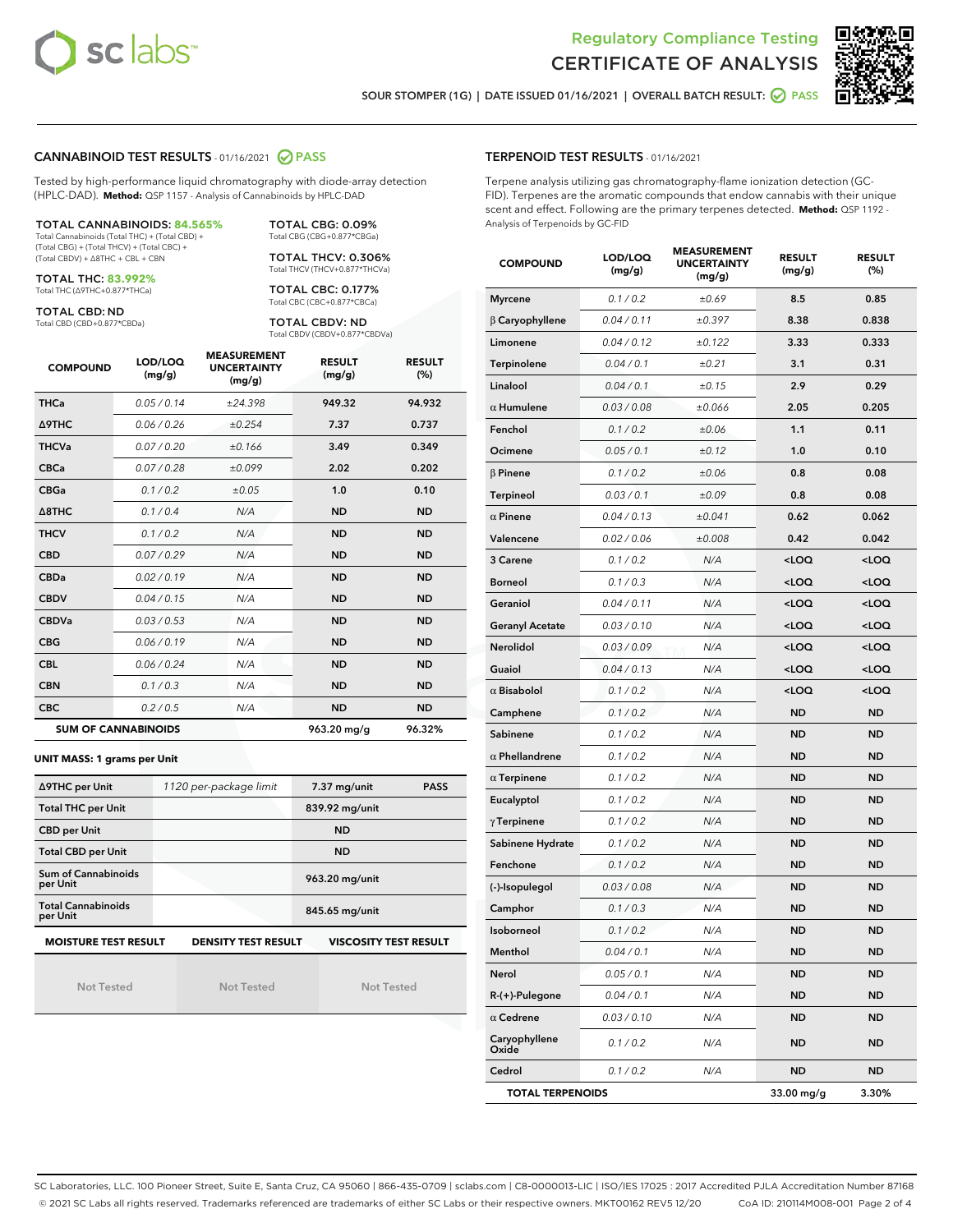



SOUR STOMPER (1G) | DATE ISSUED 01/16/2021 | OVERALL BATCH RESULT: @ PASS

## CATEGORY 1 PESTICIDE TEST RESULTS - 01/16/2021 2 PASS

Pesticide and plant growth regulator analysis utilizing high-performance liquid chromatography-mass spectrometry (HPLC-MS) or gas chromatography-mass spectrometry (GC-MS). \*GC-MS utilized where indicated. **Method:** QSP 1212 - Analysis of Pesticides and Mycotoxins by LC-MS or QSP 1213 - Analysis of Pesticides by GC-MS

| <b>COMPOUND</b>             | LOD/LOQ<br>$(\mu g/g)$ | <b>ACTION</b><br><b>LIMIT</b><br>$(\mu q/q)$ | <b>MEASUREMENT</b><br><b>UNCERTAINTY</b><br>$(\mu g/g)$ | <b>RESULT</b><br>$(\mu g/g)$ | <b>RESULT</b> |
|-----------------------------|------------------------|----------------------------------------------|---------------------------------------------------------|------------------------------|---------------|
| Aldicarb                    | 0.03 / 0.08            | $\ge$ LOD                                    | N/A                                                     | <b>ND</b>                    | <b>PASS</b>   |
| Carbofuran                  | 0.02 / 0.05            | $\ge$ LOD                                    | N/A                                                     | <b>ND</b>                    | <b>PASS</b>   |
| Chlordane*                  | 0.03 / 0.08            | $\ge$ LOD                                    | N/A                                                     | <b>ND</b>                    | <b>PASS</b>   |
| Chlorfenapyr*               | 0.03/0.10              | $\ge$ LOD                                    | N/A                                                     | <b>ND</b>                    | <b>PASS</b>   |
| Chlorpyrifos                | 0.02 / 0.06            | $\ge$ LOD                                    | N/A                                                     | <b>ND</b>                    | <b>PASS</b>   |
| Coumaphos                   | 0.02 / 0.07            | $\ge$ LOD                                    | N/A                                                     | <b>ND</b>                    | <b>PASS</b>   |
| Daminozide                  | 0.02 / 0.07            | $\ge$ LOD                                    | N/A                                                     | <b>ND</b>                    | <b>PASS</b>   |
| <b>DDVP</b><br>(Dichlorvos) | 0.03/0.09              | $\ge$ LOD                                    | N/A                                                     | <b>ND</b>                    | <b>PASS</b>   |
| Dimethoate                  | 0.03 / 0.08            | $\ge$ LOD                                    | N/A                                                     | <b>ND</b>                    | <b>PASS</b>   |
| Ethoprop(hos)               | 0.03/0.10              | $\ge$ LOD                                    | N/A                                                     | <b>ND</b>                    | <b>PASS</b>   |
| Etofenprox                  | 0.02/0.06              | $>$ LOD                                      | N/A                                                     | <b>ND</b>                    | <b>PASS</b>   |
| Fenoxycarb                  | 0.03 / 0.08            | $\ge$ LOD                                    | N/A                                                     | <b>ND</b>                    | <b>PASS</b>   |
| Fipronil                    | 0.03/0.08              | $>$ LOD                                      | N/A                                                     | <b>ND</b>                    | <b>PASS</b>   |
| Imazalil                    | 0.02 / 0.06            | $\ge$ LOD                                    | N/A                                                     | <b>ND</b>                    | <b>PASS</b>   |
| Methiocarb                  | 0.02 / 0.07            | $\ge$ LOD                                    | N/A                                                     | <b>ND</b>                    | <b>PASS</b>   |
| Methyl<br>parathion         | 0.03/0.10              | $>$ LOD                                      | N/A                                                     | <b>ND</b>                    | <b>PASS</b>   |
| <b>Mevinphos</b>            | 0.03/0.09              | $>$ LOD                                      | N/A                                                     | <b>ND</b>                    | <b>PASS</b>   |
| Paclobutrazol               | 0.02 / 0.05            | $>$ LOD                                      | N/A                                                     | <b>ND</b>                    | <b>PASS</b>   |
| Propoxur                    | 0.03/0.09              | $\ge$ LOD                                    | N/A                                                     | <b>ND</b>                    | <b>PASS</b>   |
| Spiroxamine                 | 0.03 / 0.08            | $\ge$ LOD                                    | N/A                                                     | <b>ND</b>                    | <b>PASS</b>   |
| Thiacloprid                 | 0.03/0.10              | $\ge$ LOD                                    | N/A                                                     | <b>ND</b>                    | <b>PASS</b>   |

#### CATEGORY 2 PESTICIDE TEST RESULTS - 01/16/2021 @ PASS

| <b>COMPOUND</b>   | LOD/LOQ<br>$(\mu g/g)$ | <b>ACTION</b><br><b>LIMIT</b><br>$(\mu g/g)$ | <b>MEASUREMENT</b><br><b>UNCERTAINTY</b><br>$(\mu g/g)$ | <b>RESULT</b><br>$(\mu g/g)$ | <b>RESULT</b> |
|-------------------|------------------------|----------------------------------------------|---------------------------------------------------------|------------------------------|---------------|
| Abamectin         | 0.03/0.10              | 0.1                                          | N/A                                                     | <b>ND</b>                    | <b>PASS</b>   |
| Acephate          | 0.02/0.07              | 0.1                                          | N/A                                                     | <b>ND</b>                    | <b>PASS</b>   |
| Acequinocyl       | 0.02/0.07              | 0.1                                          | N/A                                                     | <b>ND</b>                    | <b>PASS</b>   |
| Acetamiprid       | 0.02/0.05              | 0.1                                          | N/A                                                     | <b>ND</b>                    | <b>PASS</b>   |
| Azoxystrobin      | 0.02/0.07              | 0.1                                          | N/A                                                     | <b>ND</b>                    | <b>PASS</b>   |
| <b>Bifenazate</b> | 0.01/0.04              | 0.1                                          | N/A                                                     | <b>ND</b>                    | <b>PASS</b>   |
| <b>Bifenthrin</b> | 0.02/0.05              | 3                                            | N/A                                                     | <b>ND</b>                    | <b>PASS</b>   |
| <b>Boscalid</b>   | 0.03/0.09              | 0.1                                          | N/A                                                     | <b>ND</b>                    | <b>PASS</b>   |

| <b>CATEGORY 2 PESTICIDE TEST RESULTS</b> - 01/16/2021 continued |
|-----------------------------------------------------------------|
|-----------------------------------------------------------------|

| <b>COMPOUND</b>               | LOD/LOQ<br>(µg/g) | <b>ACTION</b><br>LIMIT<br>(µg/g) | <b>MEASUREMENT</b><br><b>UNCERTAINTY</b><br>$(\mu g/g)$ | <b>RESULT</b><br>(µg/g) | <b>RESULT</b> |
|-------------------------------|-------------------|----------------------------------|---------------------------------------------------------|-------------------------|---------------|
| Captan                        | 0.19/0.57         | 0.7                              | N/A                                                     | ND                      | <b>PASS</b>   |
| Carbaryl                      | 0.02 / 0.06       | 0.5                              | N/A                                                     | ND                      | <b>PASS</b>   |
| Chlorantranilip-<br>role      | 0.04 / 0.12       | 10                               | N/A                                                     | ND                      | <b>PASS</b>   |
| Clofentezine                  | 0.03 / 0.09       | 0.1                              | N/A                                                     | ND                      | <b>PASS</b>   |
| Cyfluthrin                    | 0.12 / 0.38       | 2                                | N/A                                                     | ND                      | <b>PASS</b>   |
| Cypermethrin                  | 0.11 / 0.32       | 1                                | N/A                                                     | ND                      | <b>PASS</b>   |
| Diazinon                      | 0.02 / 0.05       | 0.1                              | N/A                                                     | <b>ND</b>               | <b>PASS</b>   |
| Dimethomorph                  | 0.03 / 0.09       | 2                                | N/A                                                     | ND                      | <b>PASS</b>   |
| Etoxazole                     | 0.02 / 0.06       | 0.1                              | N/A                                                     | ND                      | <b>PASS</b>   |
| Fenhexamid                    | 0.03 / 0.09       | 0.1                              | N/A                                                     | ND                      | <b>PASS</b>   |
| Fenpyroximate                 | 0.02 / 0.06       | 0.1                              | N/A                                                     | ND                      | <b>PASS</b>   |
| Flonicamid                    | 0.03 / 0.10       | 0.1                              | N/A                                                     | ND                      | <b>PASS</b>   |
| Fludioxonil                   | 0.03 / 0.10       | 0.1                              | N/A                                                     | <b>ND</b>               | <b>PASS</b>   |
| Hexythiazox                   | 0.02 / 0.07       | 0.1                              | N/A                                                     | ND                      | <b>PASS</b>   |
| Imidacloprid                  | 0.04 / 0.11       | 5                                | N/A                                                     | ND                      | <b>PASS</b>   |
| Kresoxim-methyl               | 0.02 / 0.07       | 0.1                              | N/A                                                     | ND                      | <b>PASS</b>   |
| <b>Malathion</b>              | 0.03 / 0.09       | 0.5                              | N/A                                                     | ND                      | <b>PASS</b>   |
| Metalaxyl                     | 0.02 / 0.07       | 2                                | N/A                                                     | ND                      | <b>PASS</b>   |
| Methomyl                      | 0.03 / 0.10       | 1                                | N/A                                                     | <b>ND</b>               | <b>PASS</b>   |
| Myclobutanil                  | 0.03 / 0.09       | 0.1                              | N/A                                                     | ND                      | <b>PASS</b>   |
| Naled                         | 0.02 / 0.07       | 0.1                              | N/A                                                     | ND                      | <b>PASS</b>   |
| Oxamyl                        | 0.04 / 0.11       | 0.5                              | N/A                                                     | ND                      | <b>PASS</b>   |
| Pentachloronitro-<br>benzene* | 0.03 / 0.09       | 0.1                              | N/A                                                     | ND                      | <b>PASS</b>   |
| Permethrin                    | 0.04 / 0.12       | 0.5                              | N/A                                                     | ND                      | <b>PASS</b>   |
| Phosmet                       | 0.03 / 0.10       | 0.1                              | N/A                                                     | ND                      | PASS          |
| Piperonylbu-<br>toxide        | 0.02 / 0.07       | 3                                | N/A                                                     | ND                      | <b>PASS</b>   |
| Prallethrin                   | 0.03 / 0.08       | 0.1                              | N/A                                                     | ND                      | <b>PASS</b>   |
| Propiconazole                 | 0.02 / 0.07       | 0.1                              | N/A                                                     | ND                      | <b>PASS</b>   |
| Pyrethrins                    | 0.04 / 0.12       | 0.5                              | N/A                                                     | ND                      | <b>PASS</b>   |
| Pyridaben                     | 0.02 / 0.07       | 0.1                              | N/A                                                     | ND                      | <b>PASS</b>   |
| Spinetoram                    | 0.02 / 0.07       | 0.1                              | N/A                                                     | ND                      | <b>PASS</b>   |
| Spinosad                      | 0.02 / 0.07       | 0.1                              | N/A                                                     | ND                      | <b>PASS</b>   |
| Spiromesifen                  | 0.02 / 0.05       | 0.1                              | N/A                                                     | ND                      | <b>PASS</b>   |
| Spirotetramat                 | 0.02 / 0.06       | 0.1                              | N/A                                                     | ND                      | <b>PASS</b>   |
| Tebuconazole                  | 0.02 / 0.07       | 0.1                              | N/A                                                     | ND                      | <b>PASS</b>   |
| Thiamethoxam                  | 0.03 / 0.10       | 5                                | N/A                                                     | ND                      | <b>PASS</b>   |
| Trifloxystrobin               | 0.03 / 0.08       | 0.1                              | N/A                                                     | ND                      | <b>PASS</b>   |